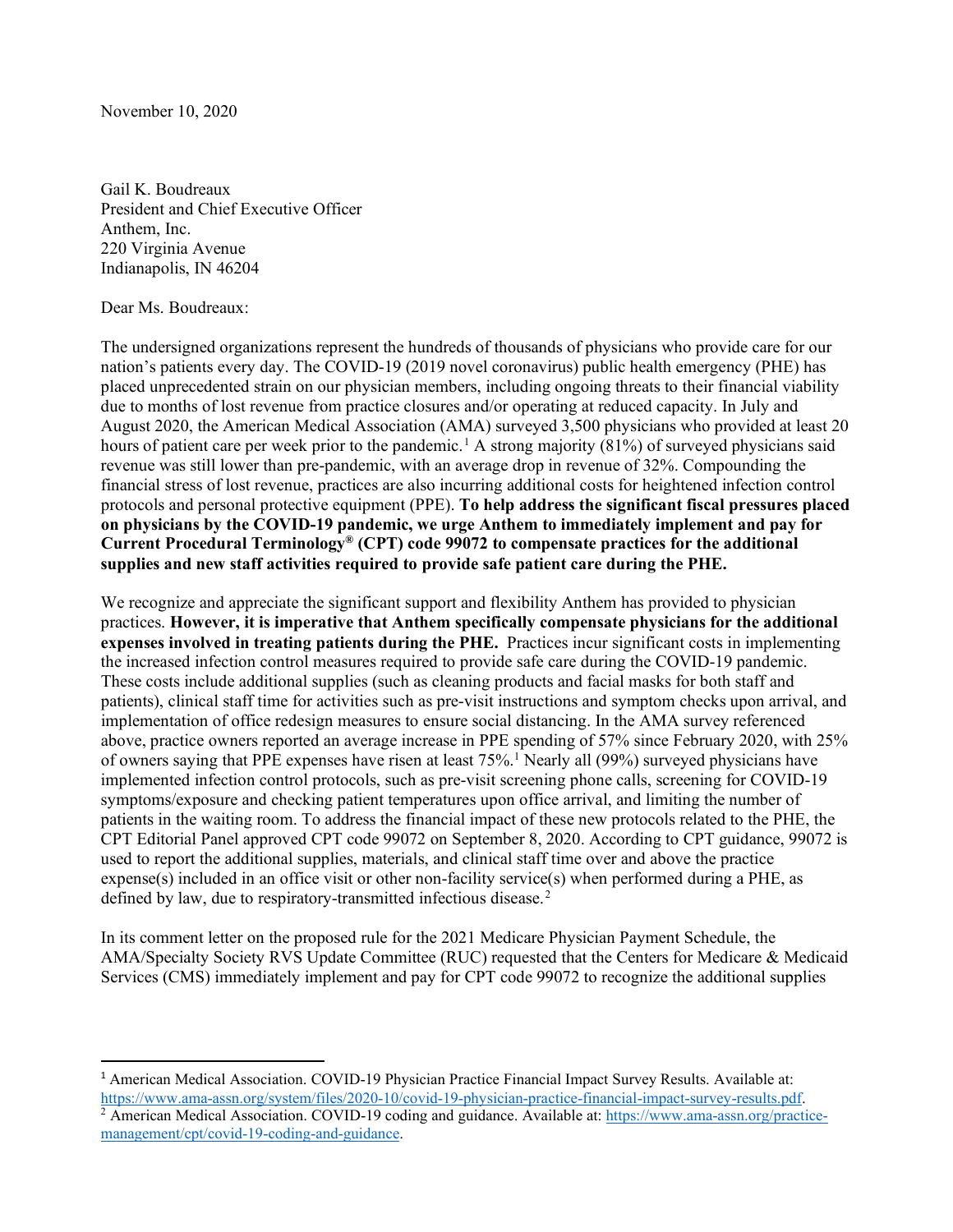Gail K. Boudreaux November 10, 2020 Page 2

and new staff activities required to provide safe care during the PHE. [3](#page-1-0) This recommendation was based on extensive research and analysis by the RUC Practice Expense During the COVID-19 Public Health Emergency Workgroup, which included responses from 50 national medical specialty societies and other health care professional organizations to a practice expense survey and more than 800 submitted invoices. The Workgroup's report, analysis, background information, and practice expense spreadsheet describing the \$6.57 in direct costs for the code are included in Attachment 05 of the RUC comment letter to CMS.

**Our organizations advocate for Anthem to immediately implement and pay for CPT code 99072 with no patient cost-sharing during the PHE.** Your support will ensure that physicians receive the critical financial resources needed to maintain intensive infection control measures during the COVID-19 PHE.

If you would like to further discuss this matter, please contact Robert D. Otten, AMA's Vice President of Health Policy, at [rob.otten@ama-assn.org.](mailto:rob.otten@ama-assn.org)

Sincerely,

American Medical Association American Academy of Allergy, Asthma & Immunology American Academy of Child and Adolescent Psychiatry American Academy of Dermatology Association American Academy of Family Physicians American Academy of Hospice and Palliative Medicine American Academy of Neurology American Academy of Ophthalmology American Academy of Otolaryngic Allergy American Academy of Otolaryngology Head & Neck Surgery American Academy of Pediatrics American Academy of Physical Medicine & Rehabilitation American Academy of Sleep Medicine American Association of Clinical Endocrinology American Association of Clinical Urologists American Association of Neurological Surgeons American Association of Neuromuscular & Electrodiagnostic Medicine American Association of Orthopaedic Surgeons American College of Allergy, Asthma and Immunology American College of Cardiology American College of Chest Physicians American College of Gastroenterology American College of Medical Genetics and Genomics American College of Obstetricians and Gynecologists American College of Osteopathic Internists American College of Osteopathic Surgeons American College of Physicians American College of Radiation Oncology American College of Radiology

<span id="page-1-0"></span><sup>&</sup>lt;sup>3</sup> AMA/Specialty Society RVS Update Committee. Comment on CMS Notice of Proposed Rule Making on the revisions to Medicare payment policies under the Physician Payment Schedule for calendar year (CY) 2021. Available at: [https://www.regulations.gov/document?D=CMS-2020-0088-11011.](https://www.regulations.gov/document?D=CMS-2020-0088-11011)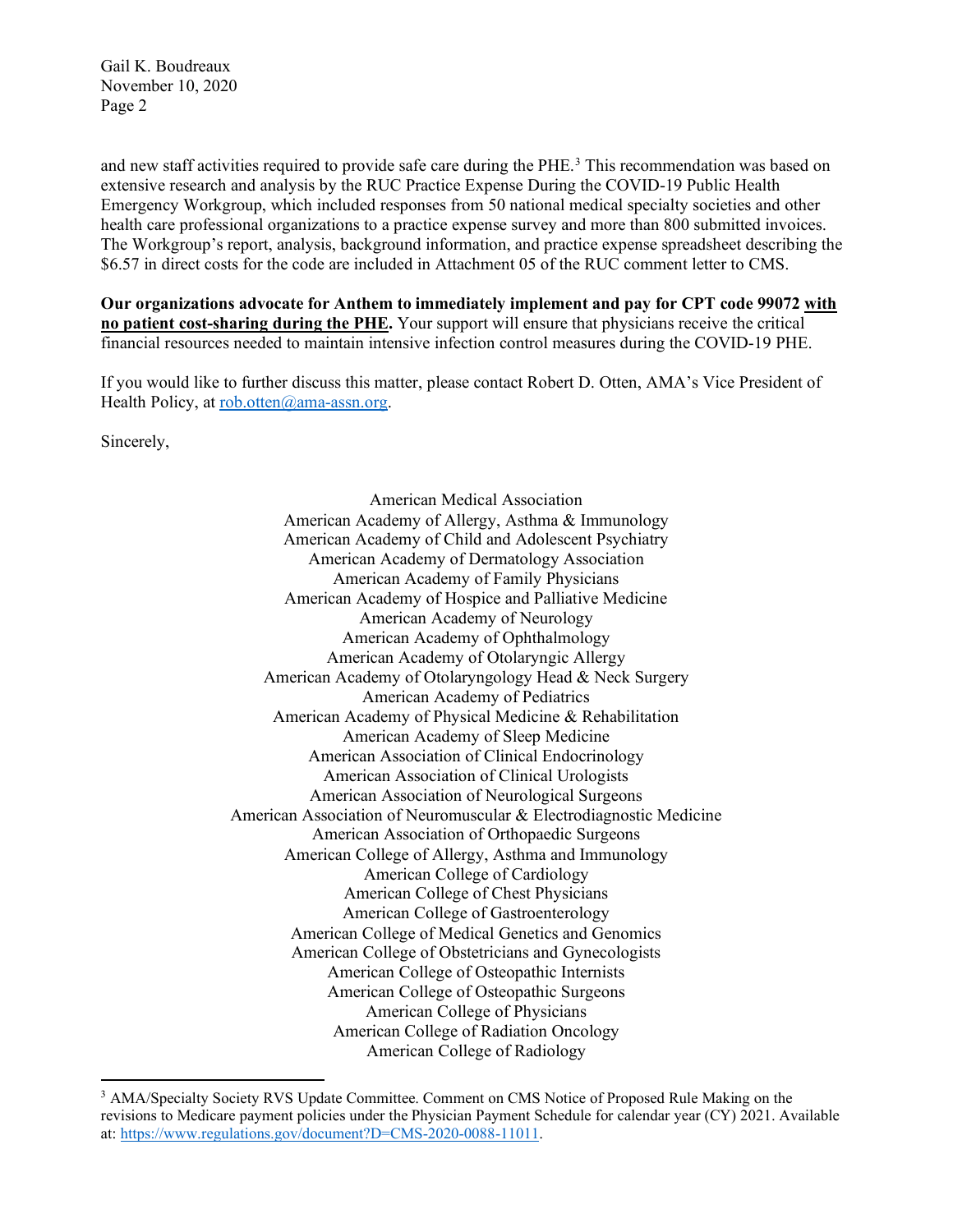Gail K. Boudreaux November 10, 2020 Page 3

> American College of Rheumatology American College of Surgeons American Gastroenterological Association American Geriatrics Society American Institute of Ultrasound in Medicine American Medical Women's Association American Society for Dermatologic Surgery Association American Orthopaedic Foot & Ankle Society American Osteopathic Association American Psychiatric Association American Rhinologic Society American Society for Aesthetic Plastic Surgery American Society for Clinical Pathology American Society for Gastrointestinal Endoscopy American Society for Laser Medicine and Surgery American Society for Metabolic and Bariatric Surgery American Society for Radiation Oncology American Society for Surgery of the Hand American Society of Anesthesiologists American Society of Cataract & Refractive Surgery American Society of Echocardiography American Society of General Surgeons American Society of Hematology American Society of Neuroradiology American Society of Plastic Surgeons American Society of Regional Anesthesia and Pain Medicine American Society of Retina Specialists American Thoracic Society American Urogynecologic Society American Urological Association American Vein & Lymphatic Society Association for Clinical Oncology Congress of Neurological Surgeons Endocrine Society Heart Rhythm Society Infectious Diseases Society of America International Society for the Advancement of Spine Surgery Medical Group Management Association National Association of Medical Examiners Renal Physicians Association Society for Vascular Surgery Society of Cardiovascular Computed Tomography Society of Gynecologic Oncology Society of Interventional Radiology Spine Intervention Society The Society for Cardiovascular Angiography and Interventions The Society of Thoracic Surgeons

> > Medical Association of the State of Alabama Alaska State Medical Association